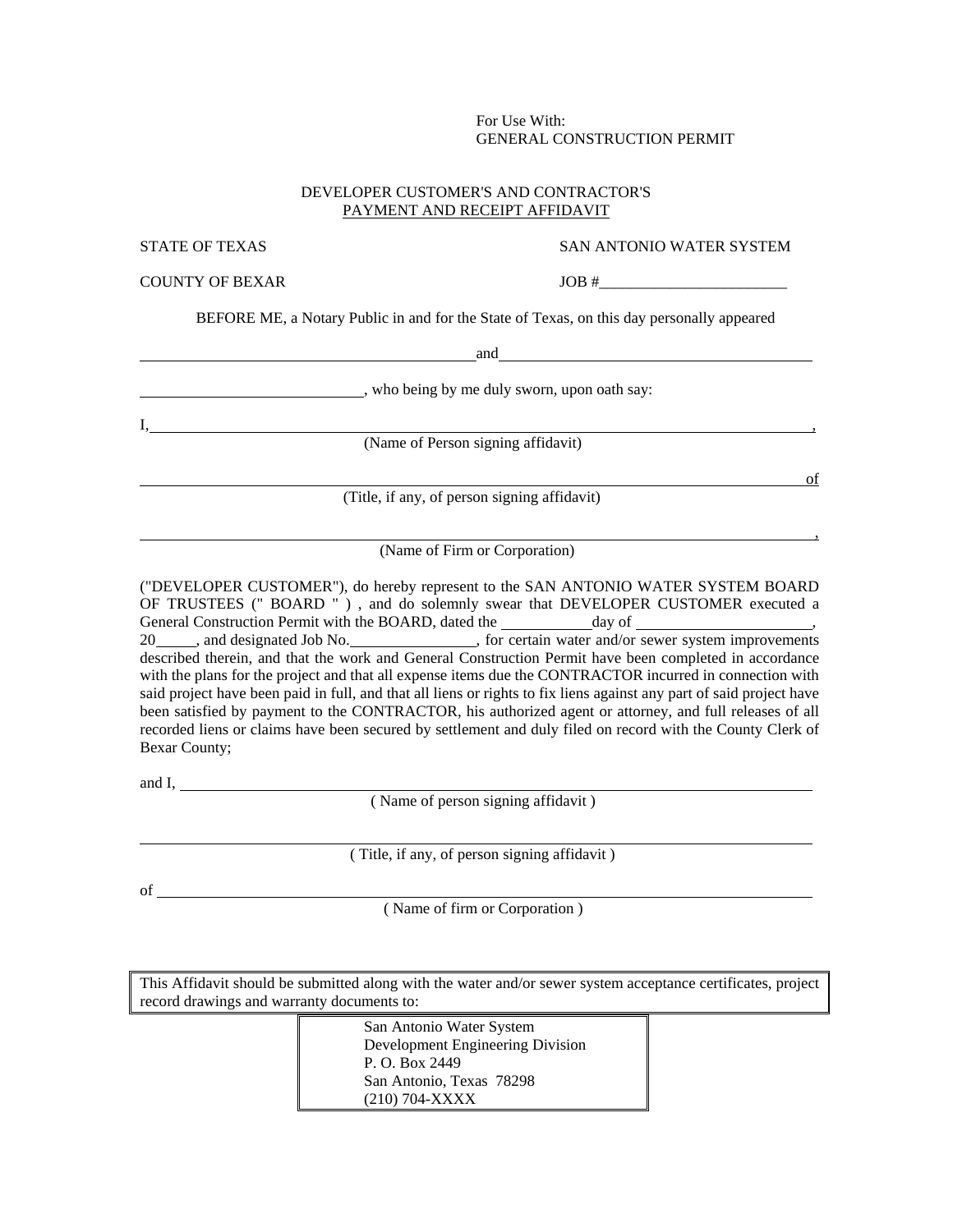Developer Customer's and Contractor's Payment and Receipt Affidavit For use With: GENERAL CONTRUCTION PERMIT

("CONTRACTOR"), do hereby represent to the SAN ANTONIO WATER SYSTEM BOARD OF TRUSTEES ( "BOARD" ) ,and do solemnly swear that CONTRACTOR constructed certain water and/or sewer system improvements, and that the work has been completed according to the plans and General Construction Permit for the project and that all labor, material, supplies , and other costs, including, but not limited to, equipment rental and hire and all expense items incurred in connection with said project have been paid in full; and that all liens and rights to fix liens against any part of said project or the monies, bonds, or warrants due the CONTRACTOR have been satisfied by payment to the claimant, his authorized agent, or attorney, and full releases of all recorded liens or claims have been secured by settlement and duly filed on record with the County Clerk of Bexar County, Texas.

 We DEVELOPER CUSTOMER and CONTRACTOR, agree to indemnify, save, and hold the City of San Antonio and the BOARD harmless from any demands, actions, causes of action, damages, compensation, costs, expenses, asserted liens, or claims which may be filed against the City of San Antonio or the Board, or from any expense which either might incur by reason of any such claims or liens resulting from nonpayment of bills owed to any of CONTRACTOR'S subcontractors or suppliers on this job, including, but not limited to, the legal fees and expenses which may be incurred by the City of San Antonio or the BOARD to remove any cloud upon the title to the property; described in said General Construction Permit resulting from the assertion of any such claims or liens.

 DEVELOPER CUSTOMER and CONTRACTOR further represent and affirm that all amounts of money and payments due CONTRACTOR from DEVELOPER CUSTOMER under the terms thereof have been paid in full, and that all liens or rights to fix liens against any part of said project to which CONTRACTOR may be entitled have been satisfied by payment to CONTRACTOR, CONTRACTOR'S authorized agent, or attorney, and full releases of all recorded liens or claims have been secured by settlement and duly filed on record with the County Clerk of Bexar County , or in the alternative, title, and interest in and to all improvements constructed under such General Construction Permit and further releases all liens which CONTRACTOR holds or to which CONTRACTOR may be entitled for performance of said General Construction Permit.

 CONTRACTOR further represents and affirms that all Federal, State, and Municipal laws were complied with by CONTRACTOR in doing and carrying out the job and project herein referred to and that CONTRACTOR paid the applicable scale of wages.

DEVELOPER CUSTOMER further represents and affirms that all Federal, State, and Municipal laws were complied with by DEVELOPER CUSTOMER in doing and carrying out the job and project herein referred to and that all right, title, and interests in and to such water system improvements as described in said General Construction Permit have been granted, sold, and conveyed free and clear of any ljens and encumbrances unto the City of San Antonio for the use and benefit of the SAN ANTONIO WATER SYSTEM BOARD OF TRUSTEES of the City of San Antonio, its successors and assigns.